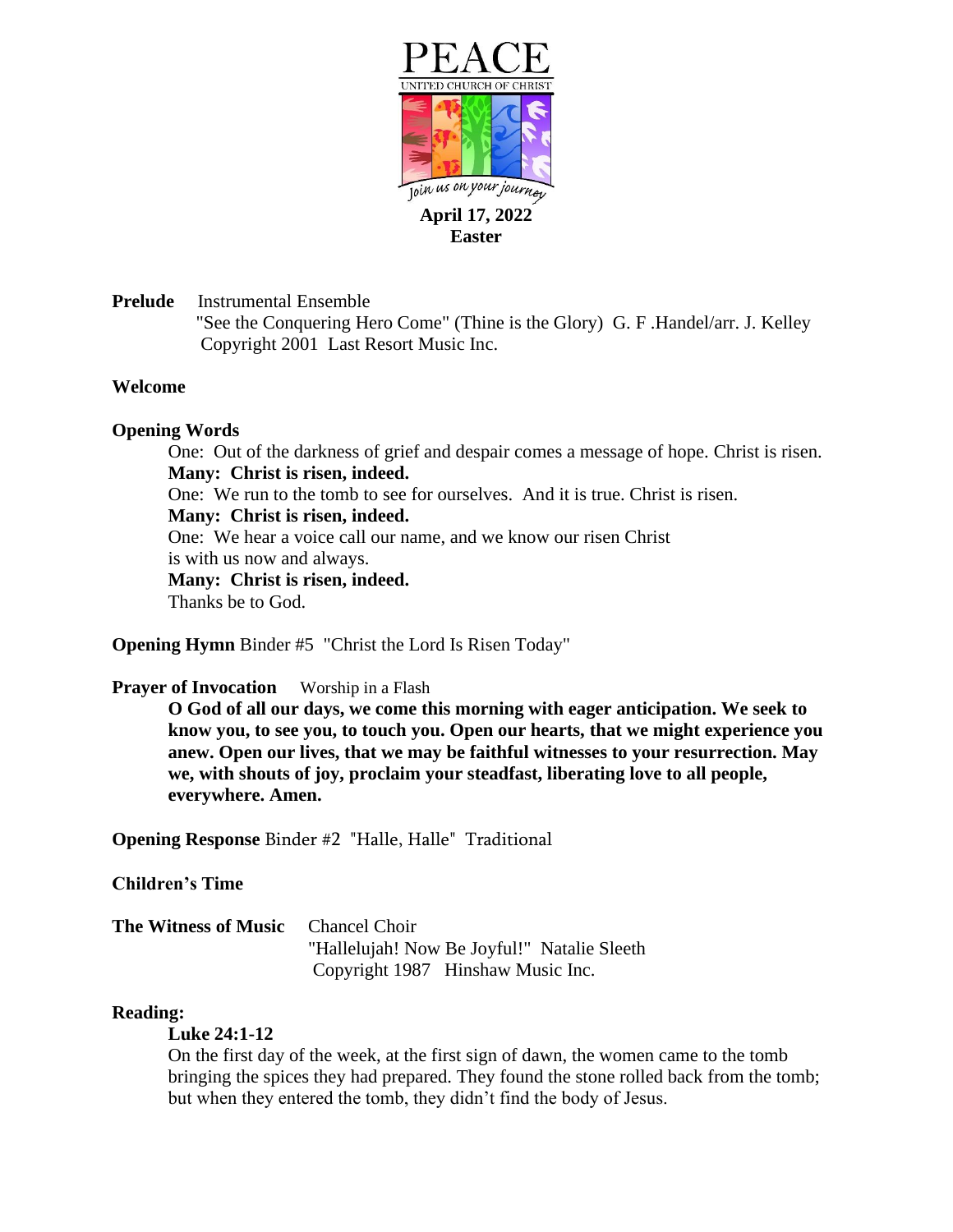While they were still at a loss over what to think of this, two figures in dazzling garments stood beside them. Terrified, the women bowed to the ground. The two said to them, "Why do you search for the Living One among the dead? Jesus is not here; Christ has risen. **Remember what Jesus said to you while still in Galilee – that the Chosen One must be delivered into the hands of sinners and be crucified, and on the third day would rise again."**

## **With this reminder, the words of Jesus came back to them.**

When they had returned from the tomb, they told all these things to the Eleven and the others. The women were Mary of Magdala, Joanna, and Mary the mother of James. The other women with them also told the apostles, but the story seemed like nonsense and they refused to believe them.

Peter, however, got up and ran to the tomb. He stooped down, but he could see nothing but the wrappings. So he went away, full of amazement at what had occurred.

# **For the wisdom contained in these holy words, we give thanks. Amen**

## **Sermon Rev. Wendy Bruner**

**Hymn** NCH #238 verses 1,3, and 4 "Now the Green Blade Rises"

### **Joys and Concerns**

#### **Prayer**

Creator, who art in heaven, hallowed be your name. Your kin-dom come, your will be done on earth as it is in heaven. Give us this day our daily bread, and forgive us our debts as we forgive our debtors, and lead us not into temptation, but deliver us from evil. For yours is the kin-dom, and the power, and the glory for ever and ever. Amen.

### **Communion**

 **Prayer:** Come, Holy Spirit, come.

Bless this bread and bless this fruit of the vine. Bless all of us in our eating and drinking that our eyes might be opened, that we might recognize the risen Christ in our midst, indeed, in one another. Come, Holy Spirit, come.

# **Pray of Thanksgiving**

Gracious God, you have once again shown us your love by bringing us to this meal. We go from here renewed in faith, renewed in courage,